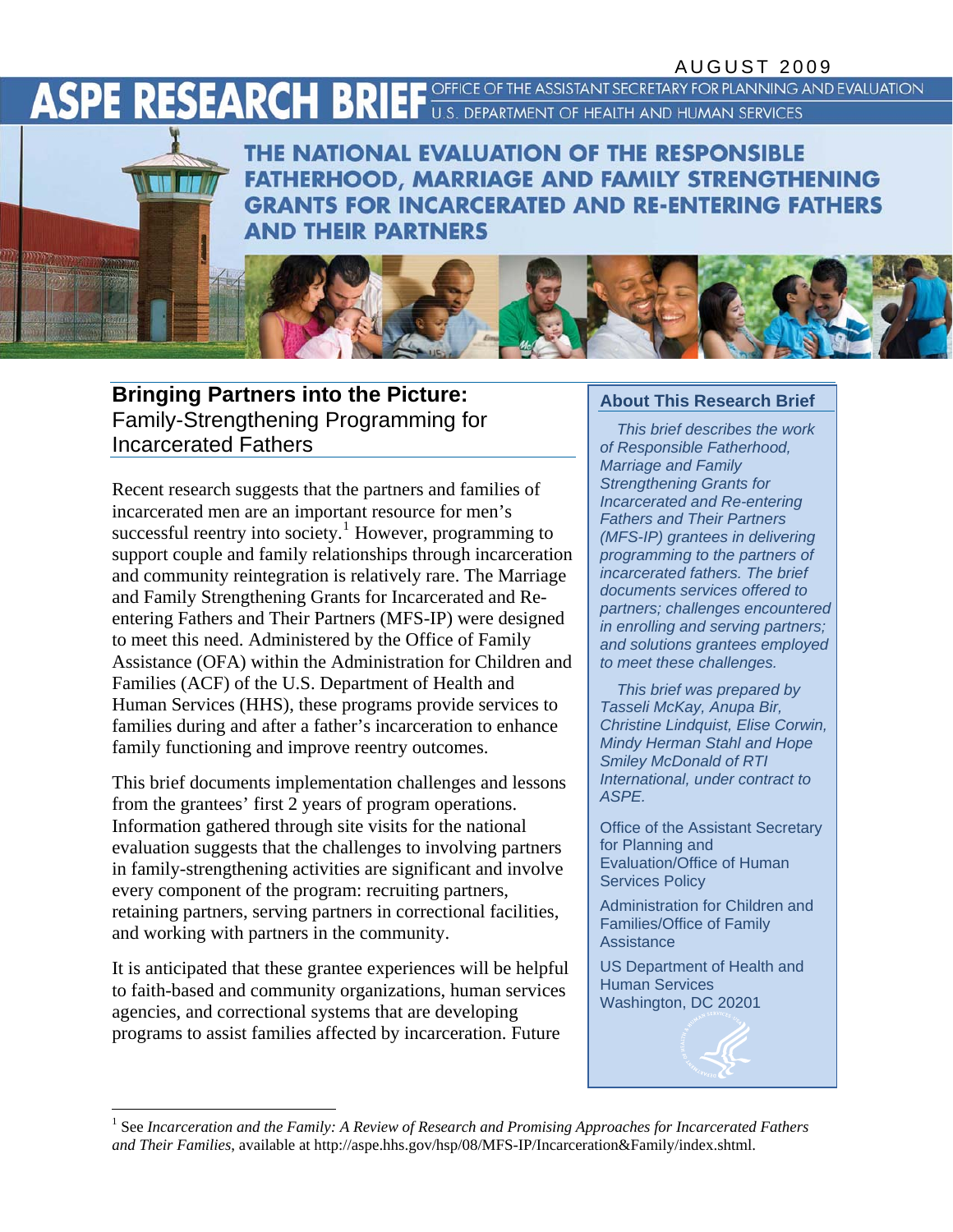implementation reports, which will be based on additional years of program operations, will document additional challenges and lessons learned.

**What services do the grantees offer?** All of the MFS-IP grantees delivered familystrengthening services to men incarcerated in correctional facilities and provided some programming to the spouses or committed partners of these men (Table 1). Most of the programs selected commercially available curricula, including the Prevention and Relationship Enhancement Program (PREP), Caring for My Family, Exploring Healthy Relationships and Marriage with Fragile Families, Married and Loving It, Practical Application of Intimate Relationship Skills (PAIRS), and Couple Communication. Two sites delivered in-house curricula specifically designed for use with their target populations: Back to the Family, developed by Centerforce staff, and Keeping FAITH, developed by RIDGE Project staff.

| <b>Grantee</b>                                             | <b>Key Services Offered to Partners</b>                                                                                                                              |
|------------------------------------------------------------|----------------------------------------------------------------------------------------------------------------------------------------------------------------------|
| Centerforce                                                | Relationship and parenting skills workshops (individual and group), case<br>management, coaching                                                                     |
| Child and Family Services of<br>New Hampshire (NH CFS)     | Couples marriage/relationship education seminars, family reentry planning                                                                                            |
| Indiana Department of Correction<br>(IN DOC)               | Couples marriage/relationship education seminars                                                                                                                     |
| Lutheran Social Services of South<br>Dakota (SD LSS)       | Couples marriage/relationship education seminars, case management                                                                                                    |
| Maryland Department of Human<br>Resources (MD DHR)         | Marriage/relationship education courses, parenting skills development,<br>employment assistance                                                                      |
| Minnesota Council on Crime and<br>Justice (MN CCJ)         | Marriage/relationship education courses, case management, parenting<br>education, financial skills education, housing placement assistance,<br>employment assistance |
| New Jersey Department of<br>Corrections (NJ DOC)           | Couples marriage/relationship education courses, case management,<br>parenting education, financial skills education                                                 |
| Oakland Livingston Human<br>Services Association (OLHSA)   | Couples marriage/relationship education courses, family reunification<br>planning, case management, parenting education, crisis intervention, support<br>groups      |
| <b>Osborne Association</b>                                 | Couples marriage/relationship education seminars, couples counseling                                                                                                 |
| Texas Arms of Love, d.b.a.<br>People of Principle (TX POP) | Couples marriage/relationship education seminars                                                                                                                     |
| RIDGE Project (OH RIDGE)                                   | Couples marriage/relationship education courses, support groups, mentoring                                                                                           |
| Shelby County Division of<br>Correction (SCDOC)            | Couples marriage/relationship education courses, case management                                                                                                     |

**Table 1. Key Services Offered to Partners of Incarcerated Fathers** 

All of these curricula address the three basic components of marriage/relationship education as required by OFA: improving communication between couples, improving individual couples' ability to resolve their conflicts, and strengthening a couple's commitment to increasing marital or relationship stability. As an example of curriculum content, the text box provides information about the PREP curricula, which six grantees chose to use.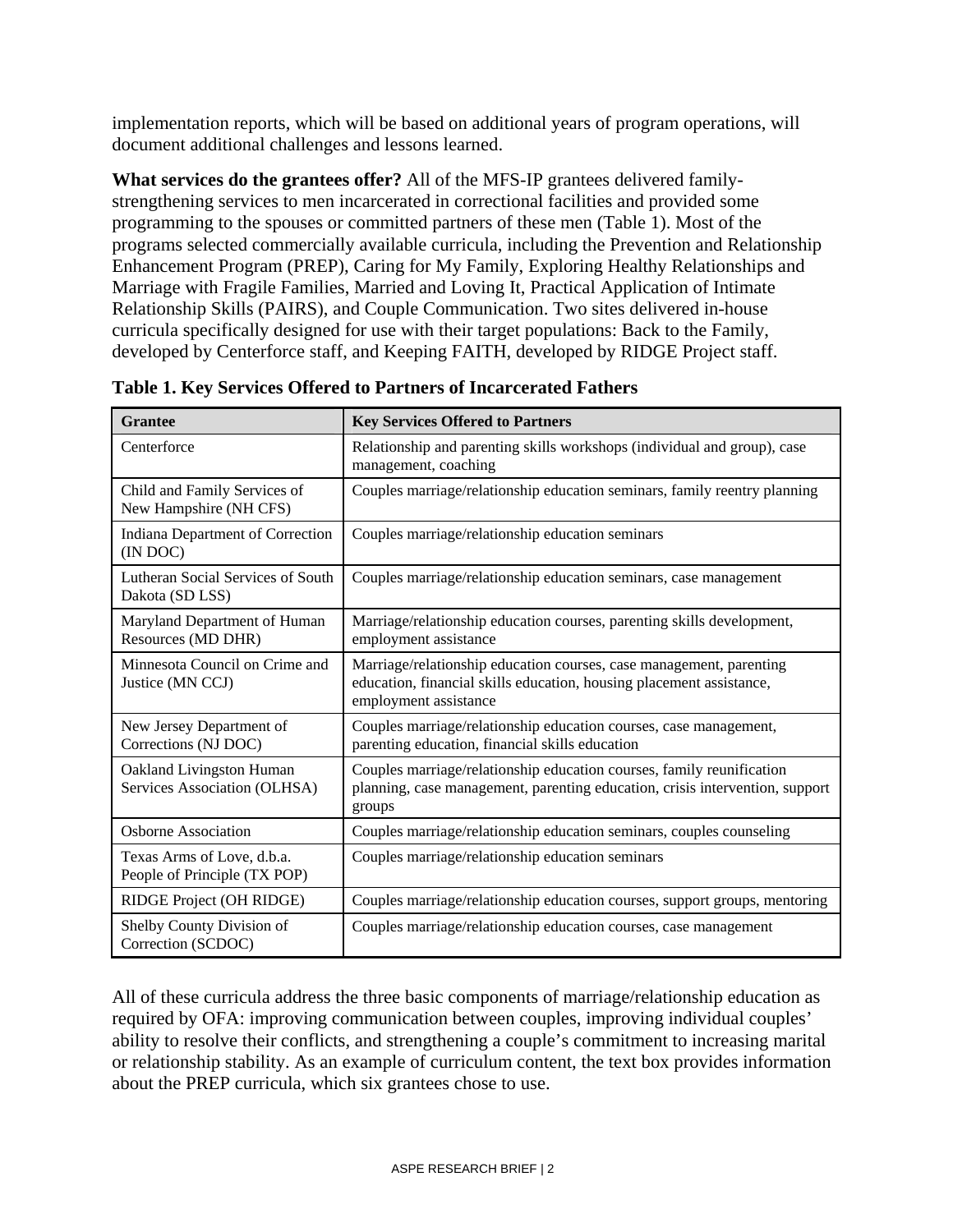#### **Spotlight on Prevention and Relationship Enhancement Program (PREP)**

Six MFS-IP grantees chose to use PREP's Within My Reach or Within Our Reach curricula, which are specifically targeted to low-income families, for their marriage/relationship education courses or weekend seminars.

- **Within Our Reach** is a program designed to help couples achieve their goals in relationships, family, and marriage. The curriculum is designed to build on the existing strengths of the couple and add critical life and relationship skills to help participants create safer, more stable couple relationships, and by extension, better environments for their children. Unit titles include "We've Got Issues"; "By My Side: Supporting Each Other"; "You, Me, and Us"; and "Connecting with Community."
- **Within My Reach** is a program designed for individuals that covers three major themes— Building Relationships, Maintaining Relationships, and Making Relationship Decisions. Unit titles include "Healthy Relationships: What They Are and What They Aren't"; "Knowing Yourself First"; "Dangerous Patterns in Relationships"; "Commitment: Why it Matters to Adults and Children"; and "Reaching Into Your Future."

Most grantees offered couples-based programming, with partners coming into the correctional facilities. However, a few offered parallel programming, serving partners in the community and serving fathers in correctional facilities. Programs generally provided relationship education to the father and his partner, some also provided parenting skills workshops, and some included financial skills development or employment workshops. A number of grantees also provided certain program components, such as case management, to both members of the couple jointly in the community following the release of the incarcerated partner.

#### **How are partners identified and**

 $\overline{a}$ 

**located?** Once a father is deemed eligible for the MSF-IP program and agrees to participate, he is asked to provide the name and contact information for his spouse or partner (typically a committed

#### **Why Involve Partners in Services for Incarcerated and Reentering Men? Selected Research Evidence**

- Analyzing data from 500 delinquent U.S. boys followed from 1940 to 1965, Laub and colleagues (1998) determined that those who maintained good marriages were 68% less likely to commit criminal offenses as adults.<sup>[2](#page-2-0)</sup>
- Bersani, Laub and Nieuwbeerta's (2008) analysis of data from a sample of 5,000 Dutch men and women enrolled in the Criminal Career and Life Course Study suggests that the association between strong marriages and reduced criminal offending may persist across sociocultural contexts and is more robust for contemporary couples than for couples in earlier generations.<sup>[3](#page-2-1)</sup>
- Visher et al. (2009) found that, among a subsample of 652 released men returning to 3 U.S. cities, those who were married or in committed cohabiting relationships were half as likely to report engaging in drug use and/or committing a new crime at 8 months post-release compared to those who were uninvolved or in noncommitted relationships.<sup>[4](#page-2-2)</sup>

<span id="page-2-0"></span><sup>&</sup>lt;sup>2</sup> Laub, J. H., Nagin, D. S., & Sampson, R. J. (1998). Trajectories of change in criminal offending: Good marriages and the desistance process. *American Sociological Review, 63*, 225–238. 3

<span id="page-2-1"></span> $3$  Bersani, B. E., Laub, J. H., & Nieuwbeerta, P. (2008). Marriage and desistance in the Netherlands: Do gender and socio-historical context matter? *Journal of Quantitative Criminology*, 25(1), 3-24.

<span id="page-2-2"></span>Visher, C. A., Knight, C. R., Chalfin, A., & Roman, J. K. (2009). *The impact of marital and relationship status on social outcomes for returning prisoners*. ASPE Research Brief, Office of the Assistant Secretary for Planning and Evaluation, U.S. Department of Health and Human Services. Available at: http://aspe.hhs.gov/hsp/09/Marriage&Reentry/rb.shtml.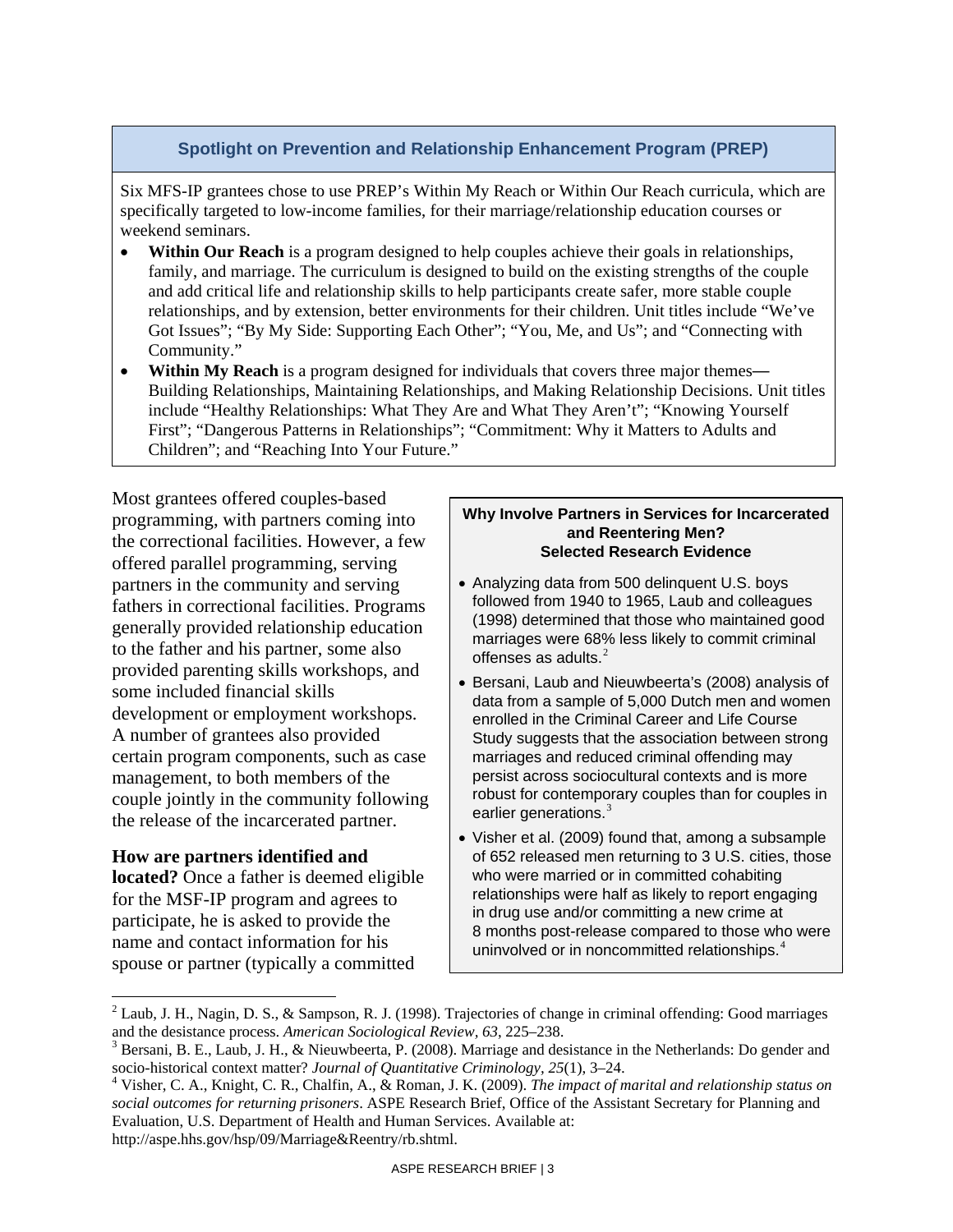romantic or parenting partner) in the community. At most sites, program staff then contact the partner by mail and telephone with information about the program and invite her to participate.

Programs often had trouble initiating contact with partners: unanswered phone calls and letters were common. Staff attributed this difficulty locating partners in the community to several factors. Mistakes in the contact information initially shared by the incarcerated partner were frequent: staff frequently requested contact information a second time from the incarcerated participant before securing the correct address and telephone number. In other cases, contact information was simply outdated because of the lack of recent contact between the partners. Finally, some failures to make contact were attributed to deliberate nonresponse on the part of the partner. It was noted that the practice in some sites of making "cold calls" to partners, rather than having the incarcerated participant initiate contact, might contribute to lack of initial responsiveness. Staff at these sites observed that this disadvantage was balanced by a desire to avoid the potential for coercion by the incarcerated partner and ensure the emotional and physical safety of the partner in the community.

## **Challenge 1—Recruitment: Why Would I Be Interested in This?**

Some partners were not interested in participating in the offered services. Some had a general lack of interest in relationship-strengthening services while others were not willing to invest

#### **Program Solution:** *Women's Skepticism about Incarcerated Partners' Ability to Change*

Grantee staff in New Jersey have increased partner interest by probing about relationship issues that could arise during the incarcerated partner's impending reentry and letting partners know how the program can help the couple address some of those challenges.

#### **Program Solution:** *Lack of Partner Contact during the Incarceration*

A key component of the Ohio grantee's program was to help renew interest in maintaining the relationship and encourage communication by subsidizing the cost of telephone calls and visits.

#### **Program Solution:** *Partners More Focused on Parenting than Relationship Enhancement*

Staff reported that they were more successful in recruiting partners when they emphasized the benefits of the relationship-strengthening program for the couple's children. For example, some marriage/ relationship education curricula used by the grantees emphasized communication skills intended to facilitate harmonious coparenting. Further, offering explicitly parenting-oriented components, such as parenting education or visitation support, prior to (or simultaneous with) relationshipstrengthening services appeared to facilitate partner enrollment.

more in the relationship with the incarcerated partner.

Many women harbored skepticism about the incarcerated partner's ability to change. This was the case particularly for the partners of parole violators and men who, when given the opportunity to be released on community supervision rather than serving their full sentence, chose to serve out their full sentence.

Many partners also wondered, "If I don't have the problem, why do *I* need to come?"

**Competing demands.** Staff in several programs observed that many partners were overwhelmed with their current commitments and were reluctant to take on another one even when specific logistical barriers could be addressed.

## "**I haven't been in touch with him in 10**

**years."** Staff from many sites reported that they contacted women who had been identified as the romantic partners of incarcerated participants, only to be told that they did not consider themselves to be currently involved with the men, had not had contact with them in years, or were now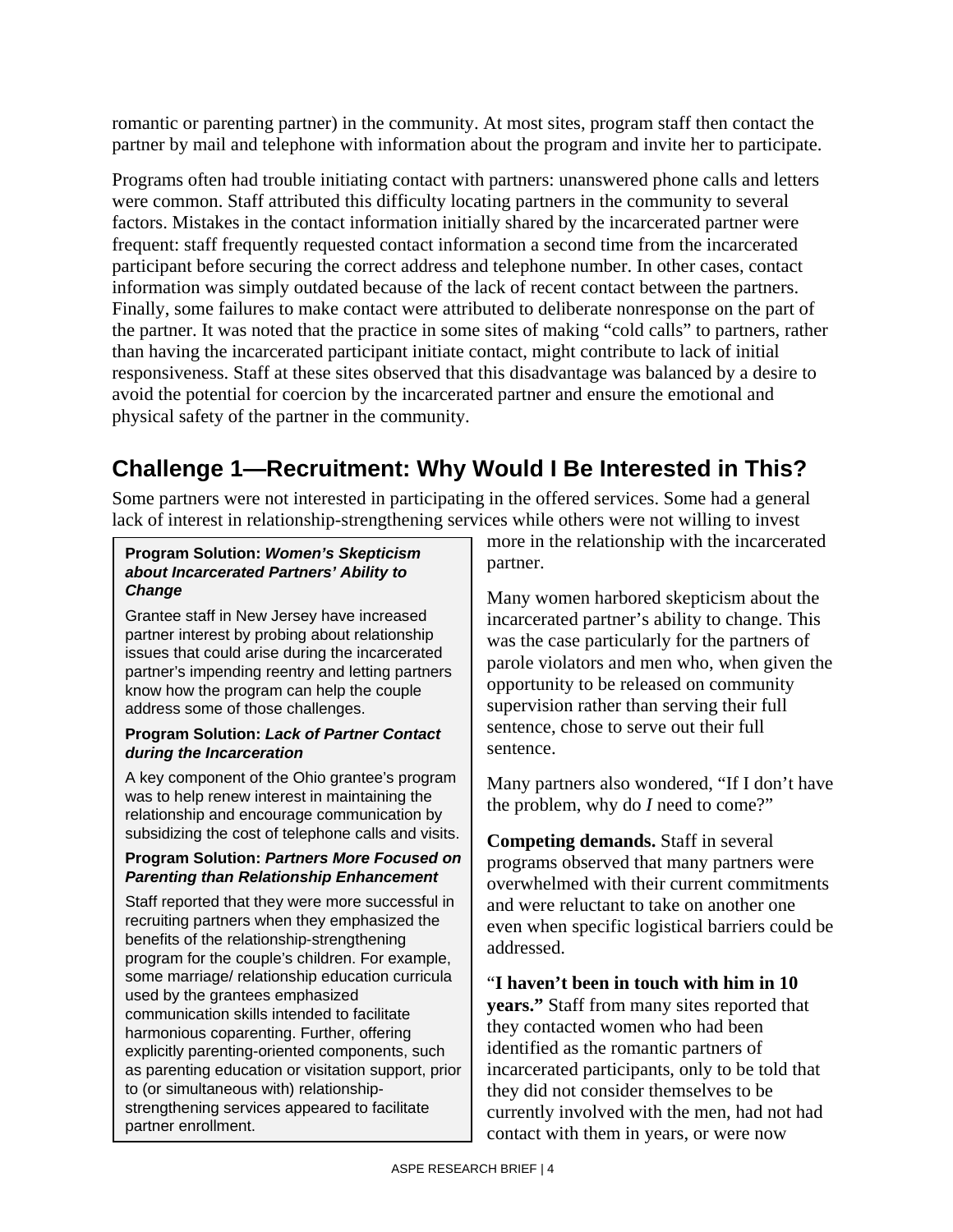married to or involved with other people. These partners told program staff that they had moved on from the relationship during the incarceration and were not at all interested in reviving it.

In contrast, grantees also reported that some women were not interested in participating because they believed that their relationships were already so positive and committed that they could not see room for improvement.

**"He will always be my kids' father."** Many women did not perceive relationshipstrengthening programming as highly relevant or compelling in and of itself. Female partners cited concern for their children as a primary reason for participating in services.

Given partners' demanding lives and the complex nature of their relationships with the incarcerated men and the correctional system at large, flexibility, tangible incentives, and interpersonal sensitivity were instrumental in effectively including partners in programming.

## **Challenge 2—Retention: If I Were Interested, How Would This Work?**

Although partner motivation is the driving factor in deciding to participate in these programs, the number of logistical barriers facing the partner is also important, particularly for retaining

partners in programming over time. Such barriers to retention include time constraints, parenting responsibilities, and lack of transportation. Grantees invested time and resources in understanding each partner and her situation, maintaining communication with partners over a long time period, offering flexibility in timing of participation, and providing material supports and incentives when possible.

**"I have to work and can't get time off."** Most partners held low-paying jobs that did not offer flexible scheduling. Several programs reported that initial recruitment efforts were stymied by prospective participants' schedule conflicts and noted that they needed to adjust class times and days to accommodate work commitments. Even when staff thought they had resolved a schedule conflict and arranged for free transportation, partners were frequently noshows.

**"Who will care for my children?"** Child care was a common constraint, especially for those programs that asked partners to make a multisession commitment (i.e., those programs that involved partners in activities on a regular or repeating basis as opposed to inviting partners to a one-time couples' seminar).

#### **Program Solution:** *Geographic Dispersion of Partners in the Community*

Several grantees that served partners residing in a wide geographic area offered a one-time seminar format. This minimized travel and made the commitment manageable for partners who did not have time for multiple program activities or weekly class sessions.

#### **Program Solution:** *Competing Time Commitments*

Many grantees provided participants and partners with incentives. As part of the Maryland program, partners in the community received \$25 Target gift cards, and incarcerated men received 10 additional hours of family visitation time.

#### **Program Solution:** *Lack of Child Care*

In its program design, the Tennessee grantee planned for some of its partner programming to coincide with child-friendly visitation activities for fathers and their children.

#### **Program Solution:** *Lack of Affordable Transportation*

Grantees provided various forms of transportation assistance to participating partners, including bus passes, gas cards, travel expense reimbursement, and prearranged group transportation. Some programs also assisted partners with expenses for food, lodging, and child care so that they could attend program activities.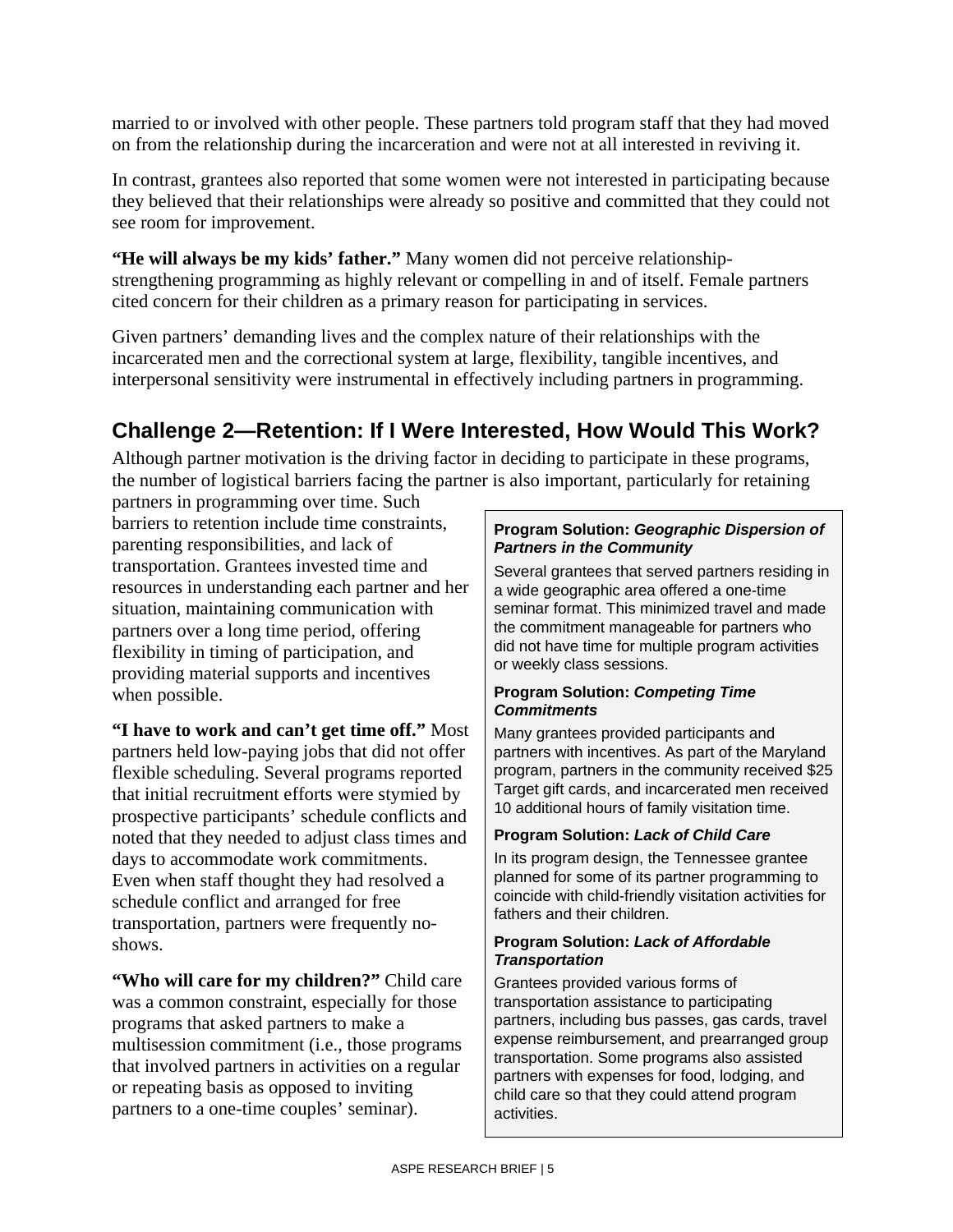**"I don't have a car and I can't afford to pay for gas for my friend's car."** Some prospective participants did not have access to a car, some faced significant travel time, and others lacked funds to pay for gas or other transportation expenses.

**"How many times do I need to do this?"** Some of the same obstacles that prevented women from enrolling in programming also hindered retention. Uncertainty about pending commitments (such as retail and service industry work schedules) prevented some partners from being able to commit to attending until the last minute, and a variety of emergent situations often interfered with the participation of others who had committed in advance.

## **Challenge 3—In-Prison Programming: Going to Prison Isn't My Idea of a Good Time…**

In addition to the challenges associated with getting partners enrolled in the MFS-IP programs

#### **Program Solution:** *Lack of Trust*

During the initial visit with partners in the community, one grantee's case managers initiated an informal getting-to-know-you conversation, postponing enrollment paperwork until a later visit. They invested a lot of time in the initial visit, spending up to 4 hours and frequently bringing food. Investing in the relationship with the partner sometimes alleviated mistrust by making the partner feel heard.

#### **Program Solution:** *Criminal Records Impede Partner Admittance to Host Facilities*

The South Dakota grantee negotiated case-bycase exceptions with the State's Department of Corrections, which enabled about half of the partners who would otherwise have been refused access (on the basis of their criminal records) to participate in prison-based weekend courses.

#### **Program Solution:** *Institutional Security Rules*

Grantees built and maintained relationships with correctional administrators and security officers to enable delivery of corrections-based services to partners without compromising facility security. Strategies included:

- Developing formal memos with administrators to document program-related protocols and modifications.
- Holding standing meetings with correctional contacts.
- Having frequent, informal conversations with correctional officers about program goals and procedures regarding partner involvement.

and resolving logistical barriers to retention, there were additional issues that surfaced once grantees began delivering programming to enrolled partners.

As mentioned previously, most of the MFS-IP grantees offered couples-based programming inside the correctional facilities. Staff noted several difficulties associated with effectively delivering corrections-based services, including previous negative experiences and correctional facility policies.

**"I don't really want to deal with the prison any more than I have to. I don't trust them."**  Some partners were wary of dealing with prison policies and procedures. Staff reported that partners were sometimes reluctant to participate in programming on prison grounds. Programs noted that many partners had negative perceptions of prison-based programs, which stemmed from disappointing experiences with other interventions. In addition, staff noted that many partners expressed weariness with prison regulations and procedures, which typically included use of metal detectors and hand searching, detailed rules for visitor clothing, and time spent in sparsely equipped waiting areas.

**"I have a record and won't be allowed in."**  Although background check regulations varied, most facilities prohibited partners with criminal

histories from entering. Many partners had criminal histories that prevented them from being approved for facility admittance.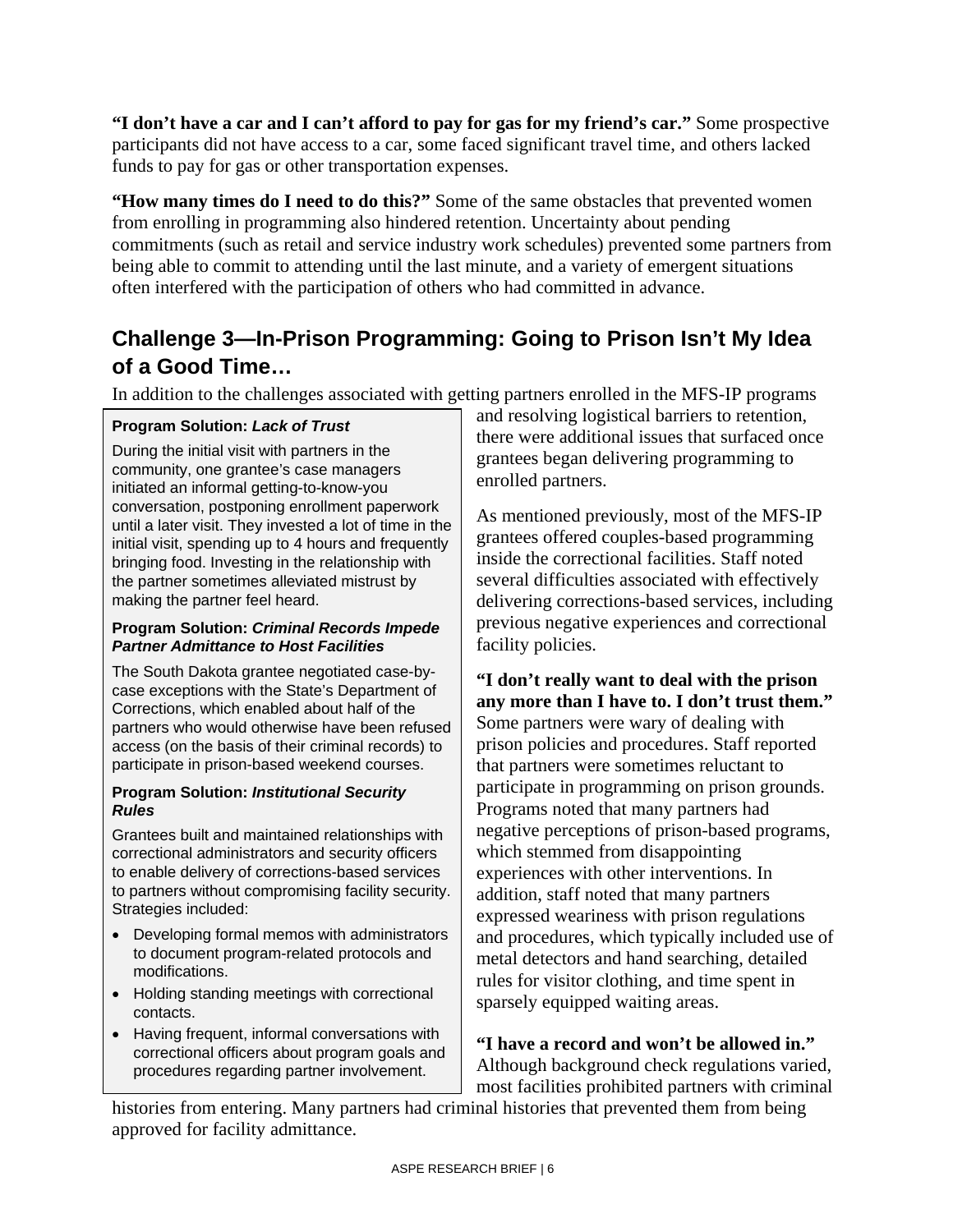**Correctional rules and regulations presented obstacles to delivering services to partners.** Driven by security needs, correctional administrators restricted which areas of the facilities could accommodate partners and what kinds of activities involving partners and incarcerated men were allowable.

Most programs needed to consider the monitoring required by the correctional facility for nonincarcerated persons taking part in prison-based services. Occasionally, facilities were not willing to allow programs to deliver any services to partners on prison grounds due to security and monitoring concerns. Certain proposed components, such as couples counseling prior to release, were not allowed by some facilities.

Ultimately, all grantees were successful in identifying available rooms within selected prison facilities that were adequate for educational purposes and appropriate for outside visitors. However, staffing remained a challenge because activities involving contact between incarcerated men and outside visitors required heightened officer supervision, often outside of regular business hours.

## **Challenge 4—Services in the Community: I Forgot You Were Coming, Can We Reschedule?**

Grantees that offered community-based services for partners also found significant difficulty recruiting and retaining participants, in addition to challenges coordinating community service delivery when participants were scattered across large geographic areas.

Finding the staff time to provide such services and motivating and sustaining partner involvement in them were the most significant barriers, especially for programs in which corrections-based programming for the men was the primary focus.

 **"I'm not that interested in talking with you."** Although community-based activities were theoretically more convenient for most participants than facility-based activities, some of the same logistical barriers (such as transportation problems, lack of child care, conflicting work schedules, and other commitments) presented similar challenges to ongoing participation. Program staff indicated that the lack of participation might also have been caused by reduced motivation since activities offered outside of the facilities did not allow women an opportunity to see their incarcerated partners and, thus, might have been less appealing in the context of many competing demands.

**"You can't help me get a job, and that's the thing I need most."** Staff noted that some partners were unable to take full advantage of community supports offered by MFS-IP programs. Many women who enrolled in programming had criminal histories or other employment-related issues that prevented them from being eligible for or benefiting from services such as job readiness or job placement assistance. In these circumstances, there was less incentive for partners to continue participating.

#### **Program Solution:** *Urgency of Participants' Employment Needs*

In the absence of community job placement resources for women with criminal histories, grantee staff became more involved with providing job assistance, including identifying "felon-friendly" employers.

#### **Program Solution:** *Case Management No-Shows*

Case managers at several sites relied more heavily on telephone contact and less on in-person meetings to maintain communication with partners in the community. Several grantees are also exploring support group activities for partners. Moving away from a one-on-one service model may make it easier for grantees to provide community-based services.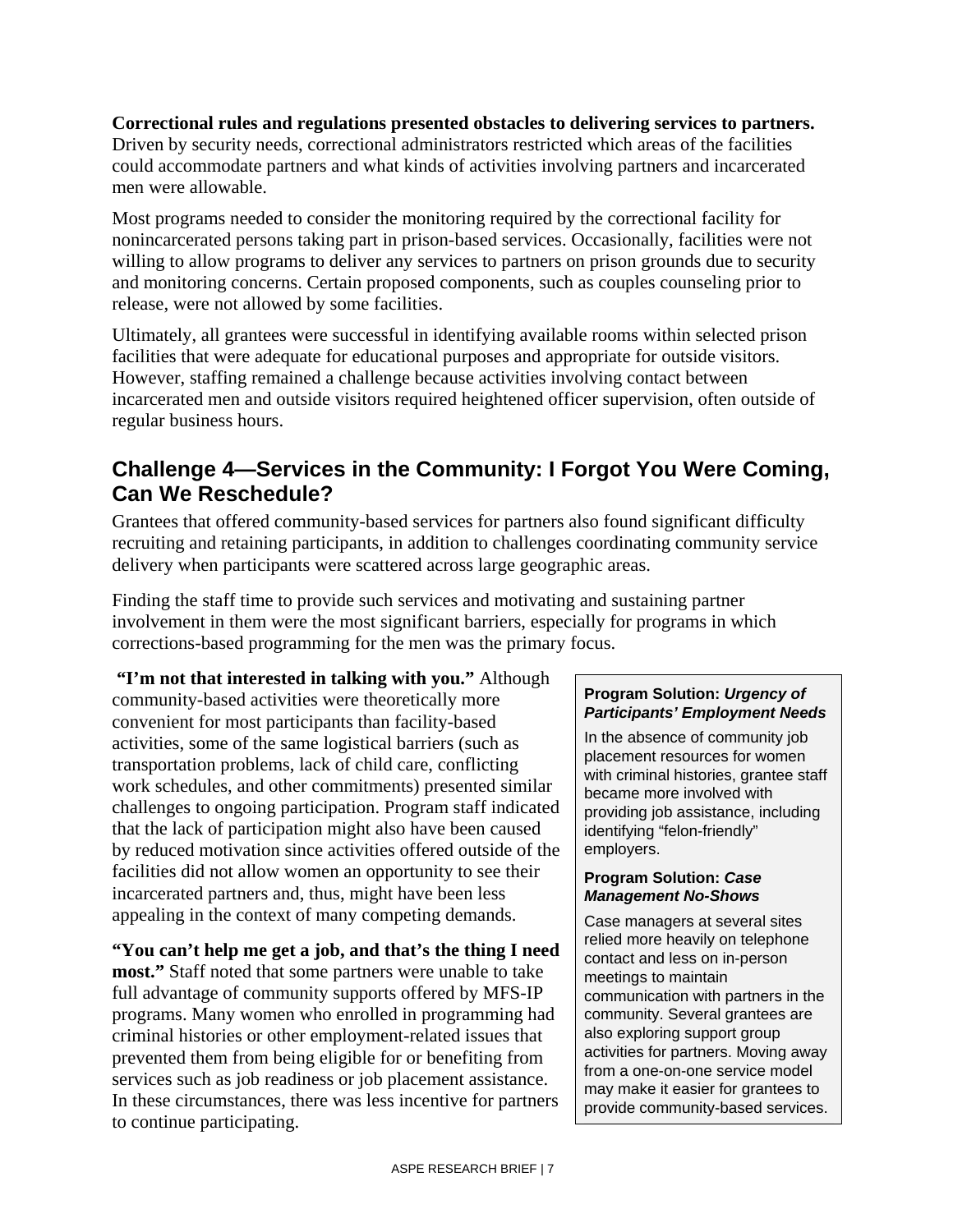**"I'm sorry you drove 3 hours to meet with me, but I can't talk now."** Several grantees provided case management visits to partners in the community, typically meeting women in their homes or in a public location in their neighborhoods. For one grantee, the service area for eligible partners included a 77,000-square-mile state, plus 100 miles in all directions around the state border. However, even grantees serving smaller geographic areas found that the time associated with traveling to individual meetings with participants was substantial, particularly because it was difficult to predict no-shows and other disruptions.

## **Conclusion**

Partners of men involved in the criminal justice system face a numbers of challenges as they try to maintain partner and family relationships during the incarceration or to consider whether these relationships are worth maintaining. Supporting the couple relationship through incarceration and community reintegration is complicated by the competing factors of juggling job responsibilities and single parenting.

MFS-IP grantees offered a range of services to address the needs of partners in the community, from relationship and parenting education to case management, counseling, and practical supports. Recruiting women required adaptability on the part of program staff. To overcome motivation-related challenges, grantees worked to gain partners' interest and trust by persisting and investing time to get to know them. Emphasizing potential benefits for the couples' children and offering tangible participation incentives were also helpful.

Grantees overcame logistical challenges by adjusting the timing of their activities to accommodate partner work schedules; condensing programming into fewer, more intensive sessions; offering child care or concurrent activities for children; and providing transportation support and lodging as needed.

Delivering these services successfully in correctional facilities and community settings demanded further resourcefulness. Grantees built collaborative relationships with correctional facilities that enabled them to negotiate successfully for the space and staff time required to deliver programming involving partners; adapted their service delivery approaches to accommodate facility security requirements; built positive, collaborative relationships with facility administrators and staff; invested staff time in building trust and rapport with partners; offered basic participation supports, such as child care and transportation assistance, to retain partners in the programming; and worked to provide relevant, convenient services to partners in their home communities.

#### **More Program Strategies for Enrolling and Retaining Partners**

- Upon enrollment, document the history of the relationship from the partner's perspective, including abuse, infidelity, or other issues.
- Assist partners with permissions and transportation for visitation with the incarcerated partner (particularly "contact" visits, in which partners may hug each other upon arrival and hold hands during the visit) where possible.
- Offer both couples-based and individually delivered class formats.
- Supplement in-person work with support for alternative forms of communication, such as correspondence and video visiting.
- Help meet partners' immediate needs through other, nonrelationship-related services, so that they are better able to focus on relationship strengthening.
- Foster camaraderie among partners of incarcerated men by providing support groups and "aftercare" sessions in addition to formal curricula.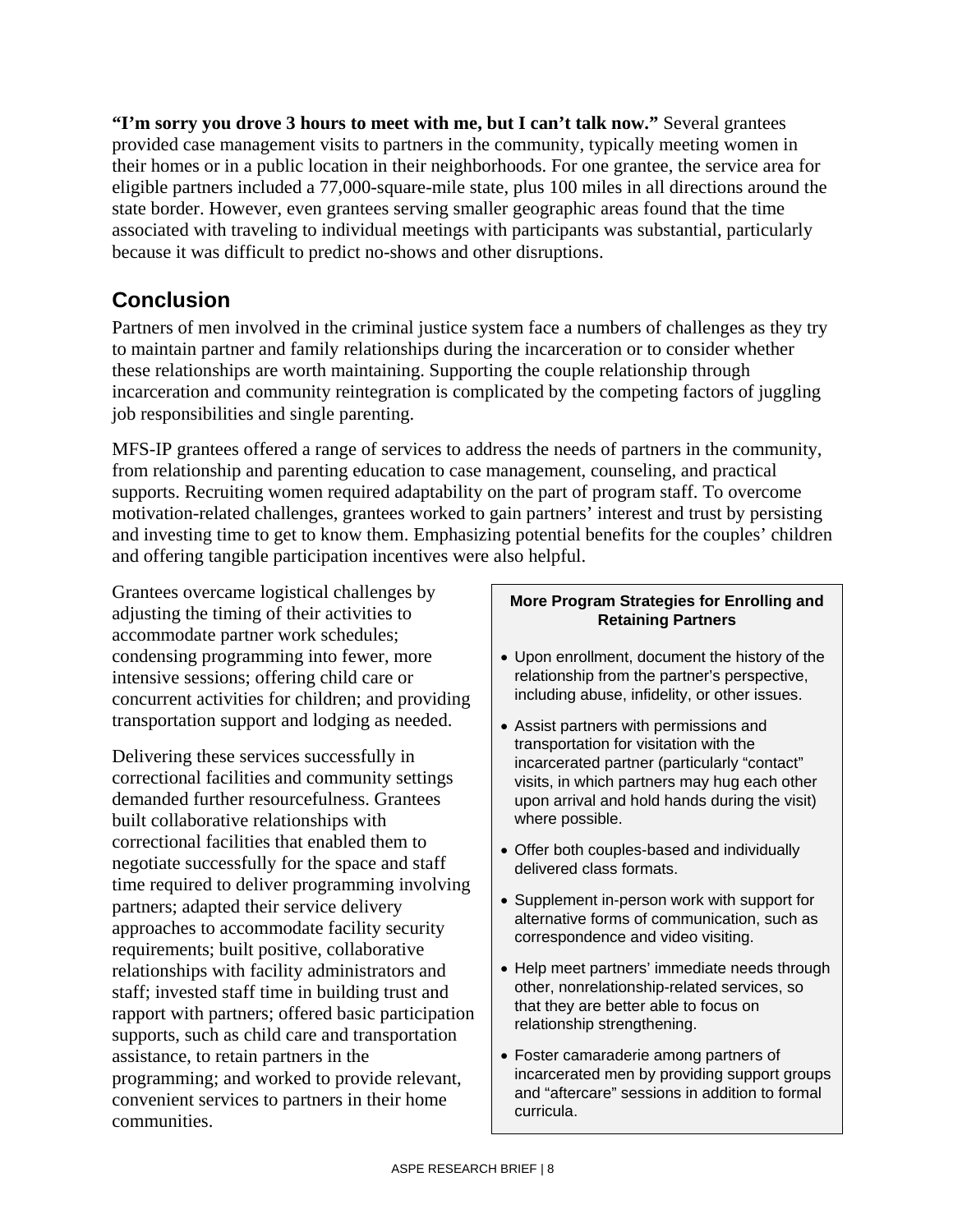The ongoing national evaluation of MFS-IP grantees will provide opportunities to document the evolution and impact of these programs as they continue to adapt to the challenges of providing relationship- and family-strengthening services to families involved with the criminal justice system.

#### **National Evaluation of MFS-IP Programs**

Funded by the HHS Office of the Assistant Secretary for Planning and Evaluation (ASPE) and the Office of Family Assistance (OFA), the National Evaluation of Marriage and Family Strengthening Grants for Incarcerated and Re-entering Fathers and Their Partners is focused on exploring the effectiveness of relationship and family-strengthening programming in correctional settings.

**Implementation Study**: Yearly implementation interviews will be conducted with each grantee through 2010. As programs mature and more incarcerated participants are released, grantees will gain more experience serving couples during and after release. The implementation evaluation will document insights garnered from grantee efforts to provide post-release supports in the community and navigate couples-based service provision during a period of major relationship transition.

**Impact Study**: Survey data collection with incarcerated men and their partners is currently under way in 5 impact sites selected from among the 12 grantees. Beginning in December 2008, couples participating in MFS-IP programming and a set of similar couples not participating in programming were enrolled in the national impact study and completed the first of three longitudinal surveys designed to collect information about relationship quality, family stability, and reentry outcomes. Baseline data collection is expected to continue on a rolling basis for a total of 3 years, with followup data collection extending another 18 months beyond the final baseline interview.

This brief and other publications related to the MFS-IP evaluation are available from the HHS ASPE website: [http://aspe.hhs.gov/hsp/08/MFS-IP/index.htm.](http://aspe.hhs.gov/hsp/08/MFS-IP/index.htm) A program overview and evaluation summary, as well as links to publications of interest and other web resources, may be found at the national evaluation website: [https://mfs.rti.org](https://mfs.rti.org/).

For additional information about the MFS-IP evaluation, contact Anupa Bir: (781) 434-1708, [abir@rti.org](mailto:abir@rti.org); Christine Lindquist: (919) 485-5706, [lindquist@rti.org](mailto:lindquist@rti.org); or Tasseli McKay: (919) 485- 5747, [tmckay@rti.org](mailto:tmckay@rti.org).